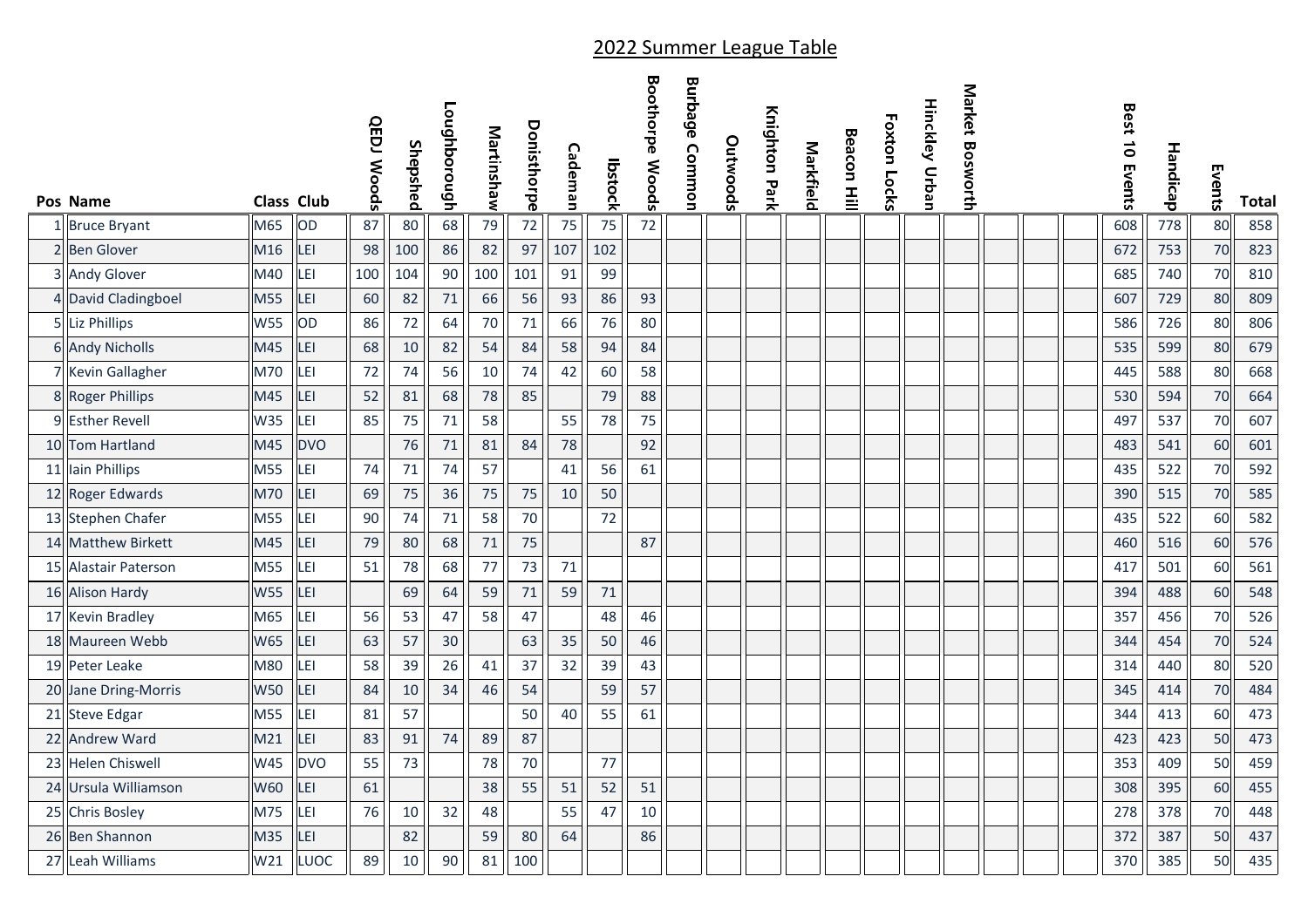| Pos Name                 | <b>Class Club</b> |              | <b>QEDJ Woods</b> | Shepshed | Loughborough | Martinshaw | Donisthorpe | Cademan | lbstock | <b>Boothorpe Woods</b> | <b>Burbage Common</b> | Outwoods | Knighton Park | Markfield | <b>Beacon Hill</b> | Foxton Locks | Hinckley Urban | Market Bosworth |  | Best 10 Events | Handicap | Events | <b>Total</b> |
|--------------------------|-------------------|--------------|-------------------|----------|--------------|------------|-------------|---------|---------|------------------------|-----------------------|----------|---------------|-----------|--------------------|--------------|----------------|-----------------|--|----------------|----------|--------|--------------|
| 28 Chris Phillips        | M75               | LEI          | 41                | 44       | 23           | 39         | 34          |         | 44      | 39                     |                       |          |               |           |                    |              |                |                 |  | 264            | 359      | 70     | 429          |
| 29 Margaret Willdig      | <b>W65</b>        | OD           | 71                | 49       | 43           |            | 51          | 10      |         | 53                     |                       |          |               |           |                    |              |                |                 |  | 276            | 365      | 60     | 425          |
| 30 Patrycja Czupryniak   | W21               | LEI          | 65                | 66       |              | 52         |             | 54      | 62      | 50                     |                       |          |               |           |                    |              |                |                 |  | 349            | 363      | 60     | 423          |
| 31 Zeph Grant            | M50               | LEI          |                   | 61       | 49           | 44         | 54          | 42      | 55      |                        |                       |          |               |           |                    |              |                |                 |  | 305            | 353      | 60     | 413          |
| 32 Susan Grant           | <b>W50</b>        | LEI          | 44                | 54       | 21           | 32         | 29          | 23      | 35      | 35                     |                       |          |               |           |                    |              |                |                 |  | 273            | 328      | 80     | 408          |
| 33 Keith Willdig         | M70               | OD           | 78                |          | 10           |            | 63          | 45      |         | 75                     |                       |          |               |           |                    |              |                |                 |  | 270            | 357      | 50     | 407          |
| 34 David Pettit          | M35               | <b>DVO</b>   |                   | 86       | 77           |            | 82          |         | 97      |                        |                       |          |               |           |                    |              |                |                 |  | 342            | 356      | 40     | 396          |
| 35 Peter Chick           | M75               | LEI          |                   |          | 22           | 57         | 54          | 10      | 46      | 57                     |                       |          |               |           |                    |              |                |                 |  | 246            | 334      | 60     | 394          |
| 36 Peter Hornsby         | M65               | LEI          | 66                |          |              |            | 61          | 10      | 66      | 62                     |                       |          |               |           |                    |              |                |                 |  | 265            | 339      | 50     | 389          |
| 37 Chris McCartney       | M50               | HOC          |                   | 96       | 92           |            | 10          |         | 99      |                        |                       |          |               |           |                    |              |                |                 |  | 298            | 345      | 40     | 385          |
| 38 Sue Bicknell          | <b>W75</b>        | OD           | 62                | 10       | 27           | 41         |             |         | 44      | 46                     |                       |          |               |           |                    |              |                |                 |  | 231            | 324      | 60     | 384          |
| 39 Edward De Salis Young | M50               | LEI          | 94                |          |              | 92         | 99          |         |         | 10                     |                       |          |               |           |                    |              |                |                 |  | 295            | 342      | 40     | 382          |
| 40 John Marriott         | M70               | LEI          | 57                | 62       | 27           |            |             | 48      |         | 55                     |                       |          |               |           |                    |              |                |                 |  | 248            | 328      | 50     | 378          |
| 41 James Prince          | M50               | <b>DVO</b>   |                   | 85       |              | 66         | 69          | 67      |         |                        |                       |          |               |           |                    |              |                |                 |  | 287            | 333      | 40     | 373          |
| 42 Jonathan Lee          | M60               | LEI          |                   | 66       | 33           |            | 48          | 46      | 64      |                        |                       |          |               |           |                    |              |                |                 |  | 257            | 319      | 50     | 369          |
| 43 Daniel Glover         | M14               | LEI          |                   | 92       | 83           |            |             | 10      | 92      |                        |                       |          |               |           |                    |              |                |                 |  | 277            | 321      | 40     | 361          |
| 44 Edward Cochrane       | M35               |              |                   |          |              | 87         | 92          |         |         | 107                    |                       |          |               |           |                    |              |                |                 |  | 286            | 298      | 30     | 328          |
| 45 Simon Starkey         | M65               | LEI          | 80                |          | 58           |            |             |         |         | 80                     |                       |          |               |           |                    |              |                |                 |  | 218            | 280      | 30     | 310          |
| 46 Derek Herd            | M50               | LEI          | 75                | 10       | 10           | 75         |             | 35      | 10      |                        |                       |          |               |           |                    |              |                |                 |  | 215            | 250      | 60     | 310          |
| 47 Peter Dargue          | M65               | LEI          |                   | 56       |              | 36         |             | 10      | 60      | 40                     |                       |          |               |           |                    |              |                |                 |  | 201            | 257      | 50     | 307          |
| 48 Robert Titterington   | M80               | LEI          | 49                |          |              | 41         | 51          | 47      |         |                        |                       |          |               |           |                    |              |                |                 |  | 188            | 263      | 40     | 303          |
| 49 Lap On Leung          | M55               | <b>COBOC</b> |                   |          |              |            | 59          | 43      | 66      | 50                     |                       |          |               |           |                    |              |                |                 |  | 219            | 262      | 40     | 302          |
| 50 Jo White              | W45               | LEI          |                   | 59       | 50           |            |             |         | 59      | 54                     |                       |          |               |           |                    |              |                |                 |  | 222            | 257      | 40     | 297          |
| 51 Barry McGowan         | M75               | <b>HOC</b>   | 46                |          |              |            | 45          | 48      |         | 48                     |                       |          |               |           |                    |              |                |                 |  | 186            | 253      | 40     | 293          |
| 52 Sheila Carey          | <b>W75</b>        | OD           |                   | 66       | 51           |            |             |         | 64      |                        |                       |          |               |           |                    |              |                |                 |  | 180            | 253      | 30     | 283          |
| 53 Jane Stew             | <b>W65</b>        | OD           | 53                | 48       | 42           |            | 40          |         |         |                        |                       |          |               |           |                    |              |                |                 |  | 183            | 241      | 40     | 281          |
| 54 Andy Portsmouth       | M65               | LEI          | 80                |          |              |            | 53          | 48      |         |                        |                       |          |               |           |                    |              |                |                 |  | 181            | 232      | 30     | 262          |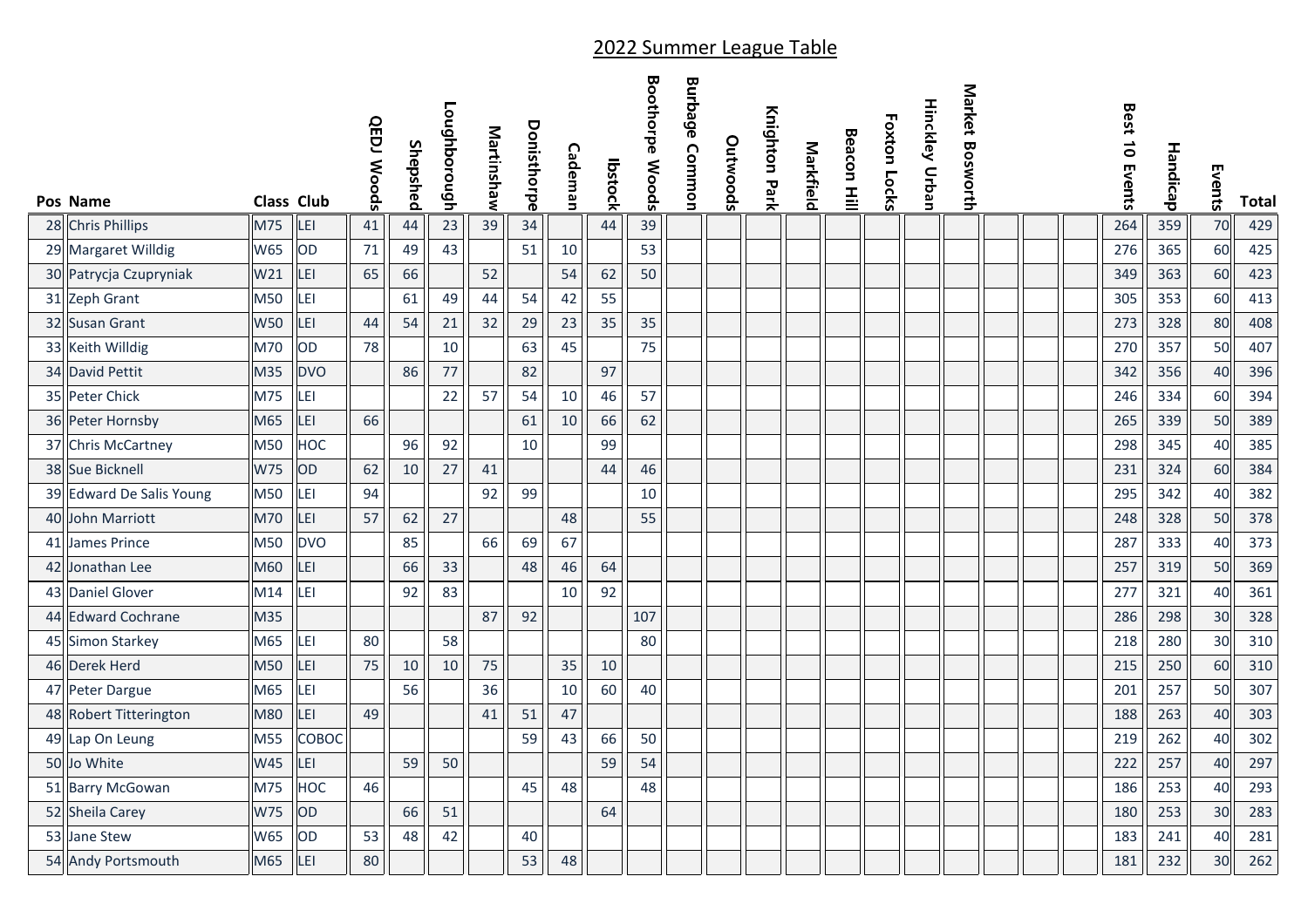| Pos Name            | <b>Class Club</b> |             | <b>QEDJ Woods</b> | Shepshed | Loughborough | Martinshaw | Donisthorpe | Cademan | lbstock | <b>Boothorpe Woods</b> | <b>Burbage Common</b> | Outwoods | Knighton Park | Markfield | <b>Beacon Hill</b> | Foxton Locks | <b>Hinckley Urban</b> | Market Bosworth |  | Best 10 Events | Handicap | Events | <b>Total</b> |
|---------------------|-------------------|-------------|-------------------|----------|--------------|------------|-------------|---------|---------|------------------------|-----------------------|----------|---------------|-----------|--------------------|--------------|-----------------------|-----------------|--|----------------|----------|--------|--------------|
| 55 Mike Dallaway    | M60               | LEI         | 70                |          |              |            | 53          |         | 63      |                        |                       |          |               |           |                    |              |                       |                 |  | 185            | 230      | 30     | 260          |
| 56 Mike Hampton     | M75               | OD          |                   | 61       | 48           |            |             |         | 59      |                        |                       |          |               |           |                    |              |                       |                 |  | 168            | 229      | 30     | 259          |
| 57 Karen Ives-Smith | <b>W55</b>        | LEI         |                   |          |              | 35         | 35          | 22      | 35      | 30                     |                       |          |               |           |                    |              |                       |                 |  | 157            | 194      | 50     | 244          |
| 58 Andy Sykes       | M55               | <b>DVO</b>  |                   |          |              |            |             | 84      |         | 101                    |                       |          |               |           |                    |              |                       |                 |  | 185            | 222      | 20     | 242          |
| 59 Vic Knight       | M65               | <b>NOC</b>  |                   |          |              | 44         | 41          | 10      |         | 55                     |                       |          |               |           |                    |              |                       |                 |  | 150            | 192      | 40     | 232          |
| 60 Kevin Lomas      |                   |             |                   |          | 74           |            |             | 95      |         | 10                     |                       |          |               |           |                    |              |                       |                 |  | 179            | 179      | 30     | 209          |
| 61 Tanya Taylor     | <b>W50</b>        | LOG         |                   | 86       | 70           |            |             |         |         |                        |                       |          |               |           |                    |              |                       |                 |  | 156            | 187      | 20     | 207          |
| 62 George Normand   | M75               | LEI         |                   |          |              |            | 59          | 10      | 58      |                        |                       |          |               |           |                    |              |                       |                 |  | 128            | 174      | 30     | 204          |
| 63 Paul Stothard    | M55               | LEI         |                   |          | 50           | 57         | 37          |         |         |                        |                       |          |               |           |                    |              |                       |                 |  | 144            | 172      | 30     | 202          |
| 64 Peter Carey      | M75               | OD          |                   | 61       | 10           |            |             |         | 55      |                        |                       |          |               |           |                    |              |                       |                 |  | 127            | 172      | 30     | 202          |
| 65 Doug Dickinson   | M75               | <b>DVO</b>  |                   |          | 62           |            |             |         | 72      |                        |                       |          |               |           |                    |              |                       |                 |  | 133            | 181      | 20     | 201          |
| 66 Felicity Manning | W65               | LEI         | 73                |          |              |            | 41          | 10      |         |                        |                       |          |               |           |                    |              |                       |                 |  | 124            | 164      | 30     | 194          |
| 67 Tricia Neal      | <b>W75</b>        | <b>NOC</b>  |                   | 40       | 34           |            |             |         | 40      |                        |                       |          |               |           |                    |              |                       |                 |  | 114            | 160      | 30     | 190          |
| 68 Cerys Glover     | W12               | LEI         |                   | 42       | 51           |            |             | 31      |         |                        |                       |          |               |           |                    |              |                       |                 |  | 125            | 154      | 30     | 184          |
| 69 Brian Ward       | M60               | <b>HALO</b> |                   | 84       | 47           |            |             |         |         |                        |                       |          |               |           |                    |              |                       |                 |  | 131            | 162      | 20     | 182          |
| 70 Kwokkay Lo       | M40               | COBOC       |                   |          |              |            | 64          | 10      |         | 64                     |                       |          |               |           |                    |              |                       |                 |  | 138            | 149      | 30     | 179          |
| 71 Jeffrey Baker    | M70               | LOG         |                   | 70       | 48           |            |             |         |         |                        |                       |          |               |           |                    |              |                       |                 |  | 118            | 155      | 20     | 175          |
| 72 Ian Salmon       | M55               | LEI         | 47                | 53       | 10           |            |             |         |         |                        |                       |          |               |           |                    |              |                       |                 |  | 110            | 132      | 30     | 162          |
| 73 Toby Manning     | M70               | LEI         | 64                |          |              |            | 44          |         |         |                        |                       |          |               |           |                    |              |                       |                 |  | 108            | 142      | 20     | 162          |
| 74 Gary Kelsall     | M50               | <b>DVO</b>  |                   |          |              | 57         |             | 64      |         |                        |                       |          |               |           |                    |              |                       |                 |  | 121            | 140      | 20     | 160          |
| 75 Robert Bood      | M55               | LEI         |                   |          | 48           |            | 60          |         |         |                        |                       |          |               |           |                    |              |                       |                 |  | 108            | 129      | 20     | 149          |
| 76 David Jenkinson  | M60               | LEI         |                   |          |              |            |             | 40      | 61      |                        |                       |          |               |           |                    |              |                       |                 |  | 101            | 125      | 20     | 145          |
| 77 Gerry Spalton    | M75               | OD          |                   |          | 31           |            |             |         | 59      |                        |                       |          |               |           |                    |              |                       |                 |  | 90             | 123      | 20     | 143          |
| 78 Stephen Martin   | M60               | LEI         |                   |          |              |            |             | 35      | 64      |                        |                       |          |               |           |                    |              |                       |                 |  | 99             | 122      | 20     | 142          |
| 79 Amanda Ward      | <b>W55</b>        | <b>HALO</b> |                   | 55       | 43           |            |             |         |         |                        |                       |          |               |           |                    |              |                       |                 |  | 98             | 122      | 20     | 142          |
| 80 Ernie Williams   | M80               | LEI         |                   |          | 23           | 34         | 10          |         |         |                        |                       |          |               |           |                    |              |                       |                 |  | 67             | 94       | 30     | 124          |
| 81 Tracy Edgar      | <b>W50</b>        | LEI         | 31                | 35       |              |            | 12          |         |         |                        |                       |          |               |           |                    |              |                       |                 |  | 78             | 93       | 30     | 123          |